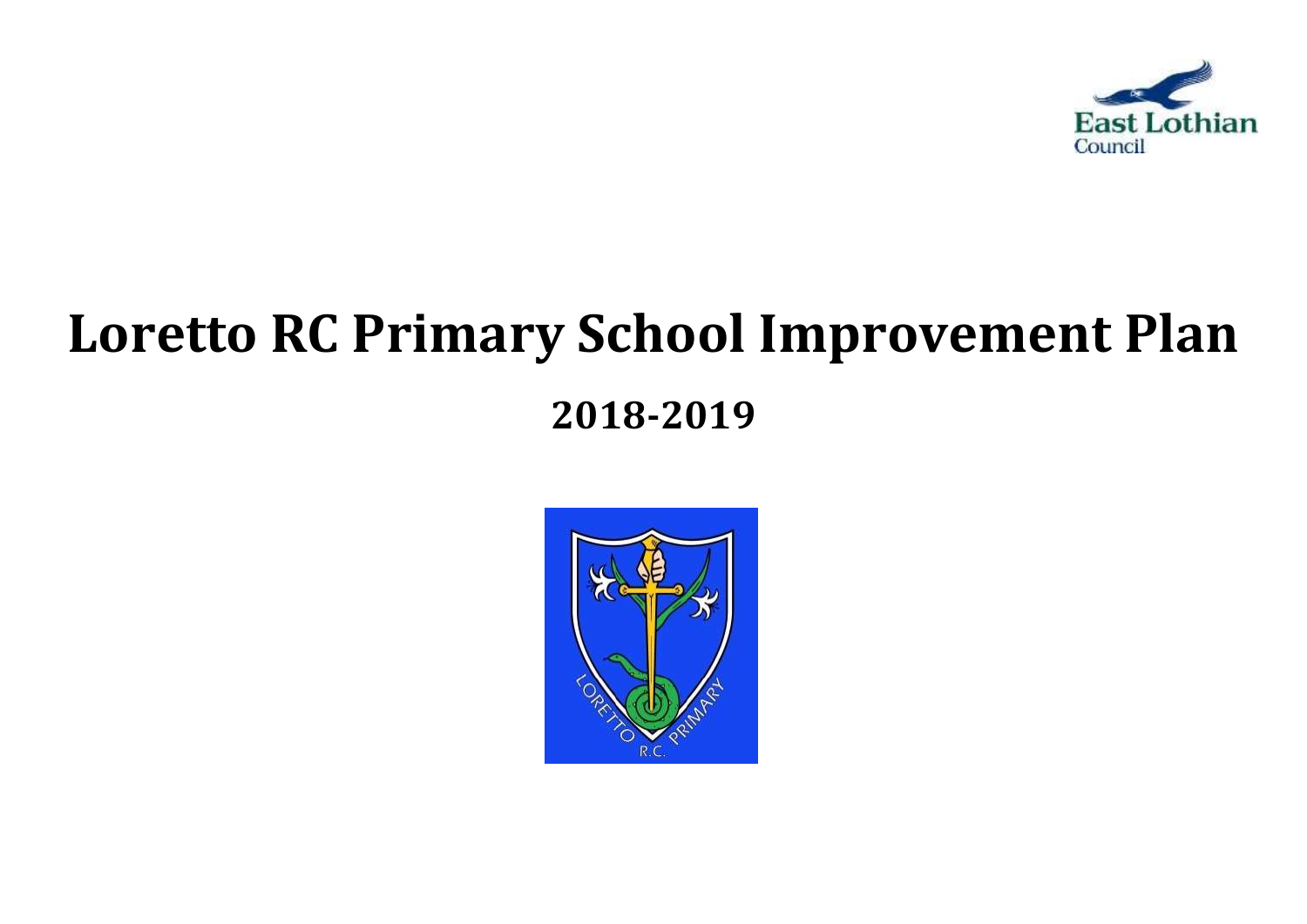# **School Context, Aims, Values**

## **Vision**

At Loretto, our vision is that we help each other to be all we can be where God's love is shown through all that we do, so we all may believe in ourselves and achieve every day.

## **Values**

At Loretto, we learn as we follow our Gospel values of love, hope, faith, forgiveness, truth, peace and equality. This helps us to live and learn together and share our individual gifts from God.

# **Aims**

At Loretto, we aim to:

- share an exciting, challenging, meaningful range of learning experiences.
- encourage all children to aim high.
- help and support each other to meet our needs.
- create a community of faith and learning which is safe, caring and welcoming to others.
- develop our community of faith and learning through links with home, school, parish, local and global communities.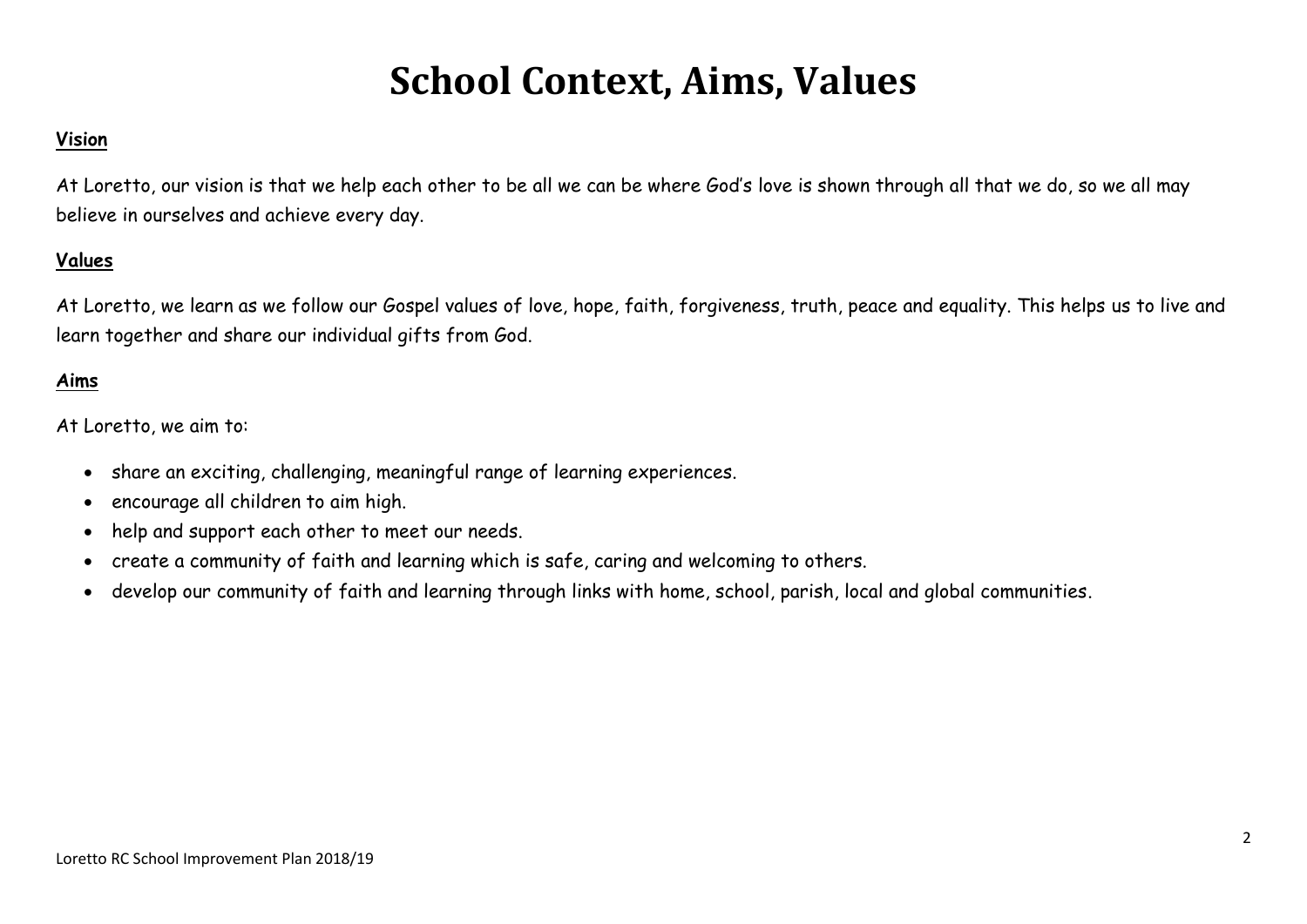### **Rationale of Our Curriculum**

Our curriculum is based on our shared values and learners' entitlements ( BtC3) and develops the Four Capacities. Our curriculum reflects 'the totality of all that is planned for children'. This includes:

- Ethos and life of the school as a community
- Curriculum areas and subjects
- Interdisciplinary learning
- Opportunities for personal achievement

The Four Capacities underpin the purpose of our planned learning and teaching experiences and our whole school celebrations of achievement. The experiences and outcomes develop the skills and attributes within the Four Capacities.

Our children are entitled to and receive a varied curriculum with different experiences and learning at different stages. Our curriculum is supported by school programmes and is coherent from 3-18 as we work closely with our cluster colleagues supporting pastoral and curricular transitions from nursery to P1, P7 to S1. Our developing culture of shared responsibility, working with Musselburgh Area Partnerships, Parent Councils and Musselburgh Cluster and St. David's Cluster, demonstrates our commitment to ensuring coherence, continuity and progression in the Broad General Education and towards the Senior Phase. We regularly welcome secondary school pupils with opportunities for work experience. We offer opportunities for developing skills for learning, skills for life and skills for work in the ethos and life of our school and our curriculum. We encourage the children to share and develop their personal achievements through consistent use of self and peer assessment, reflective learning and profiling. Our whole school assemblies showcase class and individual learning and achievements.

Our curriculum has a strong and continuous focus on literacy, numeracy and health and wellbeing as core subjects, as we believe these are core skills for learning and the gateway to accessing the curriculum in its entirety and providing children with as many possibilities and opportunities as possible. Our interdisciplinary topics provide opportunities for relevance, challenge, personalisation and choice. As a Roman Catholic school our HWB and RME programmes are linked as we believe developing our children's thinking, emotional wellbeing and spiritual development complement each other in this way and reflect seeing the child as whole person.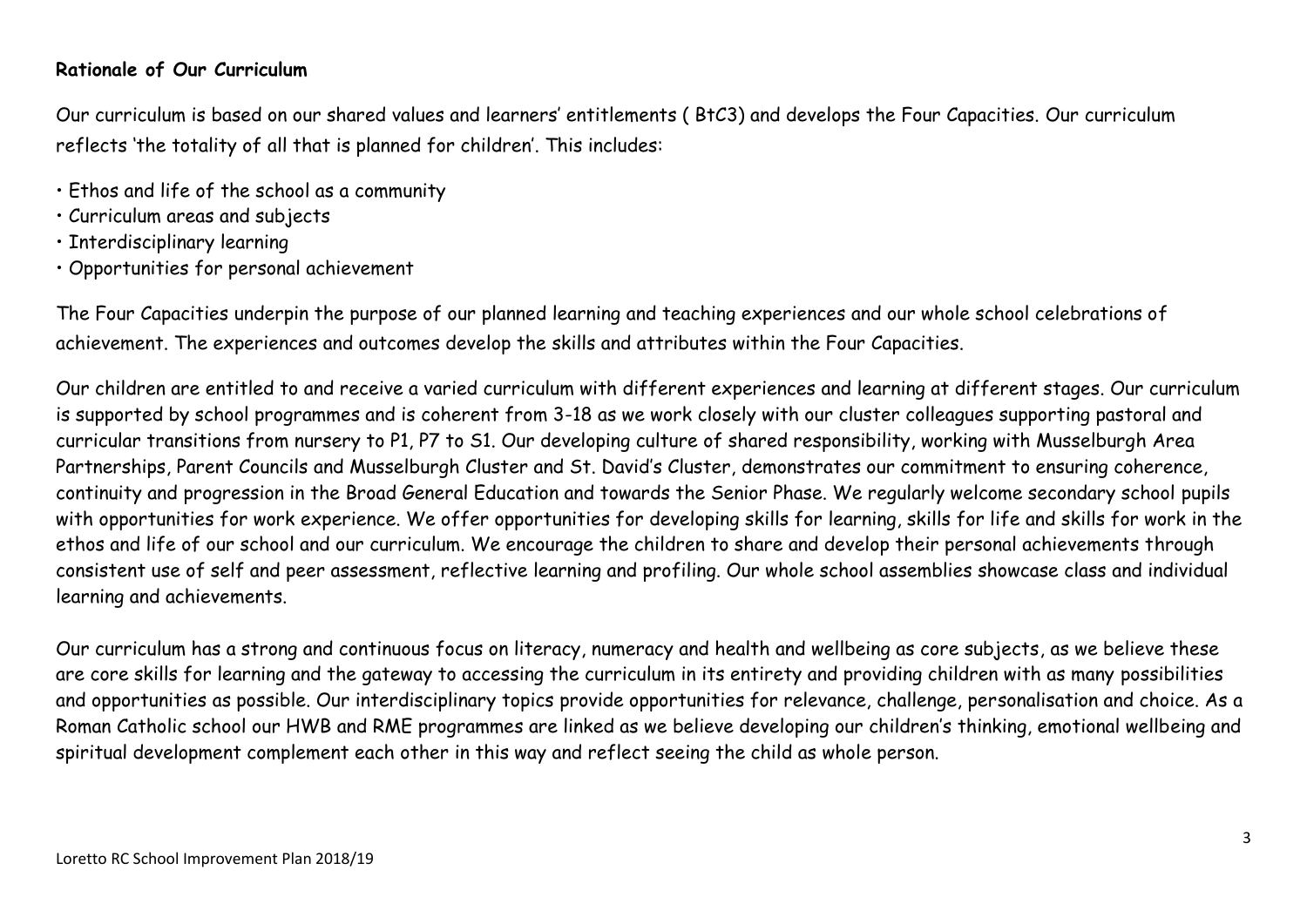#### **National Priorities (NIF)**

In line with the National Improvement Framework, school improvement priorities should clearly articulate with the following 4 key priorities in session 2018/19:

- **Improve attainment, particularly in Literacy and Numeracy**
- **Close the attainment gap between the most and least disadvantaged children**
- **Improve children and young people's health and well-being Improve employability skills and sustained, positive destinations for all young people (DYW 3 to 18)**

**Local Priorities**

**East Lothian Council Plan 2017-2022**

#### **Reducing inequalities within and across communities**

• Implement the recommendations within the Poverty Commission Action Plan

#### **Growing our Economy**

• Reduce unemployment and improve employability

#### **Growing our People**

 Reduce the attainment gap and raise the attainment and achievement of our children and young people and improve the life chances of the most vulnerable people in society

#### **Growing our Communities**

Extend community engagement and decision making and increase community and individual resilience

#### **Growing our Capacity**

• Deliver excellent services as effectively and efficiently as possible within wellmited resources

#### **East Lothian Education Service Improvement Plan**

- Improve inclusion, wellbeing and equality
- Improve attendance and reduce exclusions
- Raise attainment and achievement, particularly the lowest 20%, LAC and ASN
- Improve positive destinations, particularly the lowest 20%, LAC and ASN
- Improve the % of schools and early learning and childcare settings evaluated as good or better across the NIF quality indicators

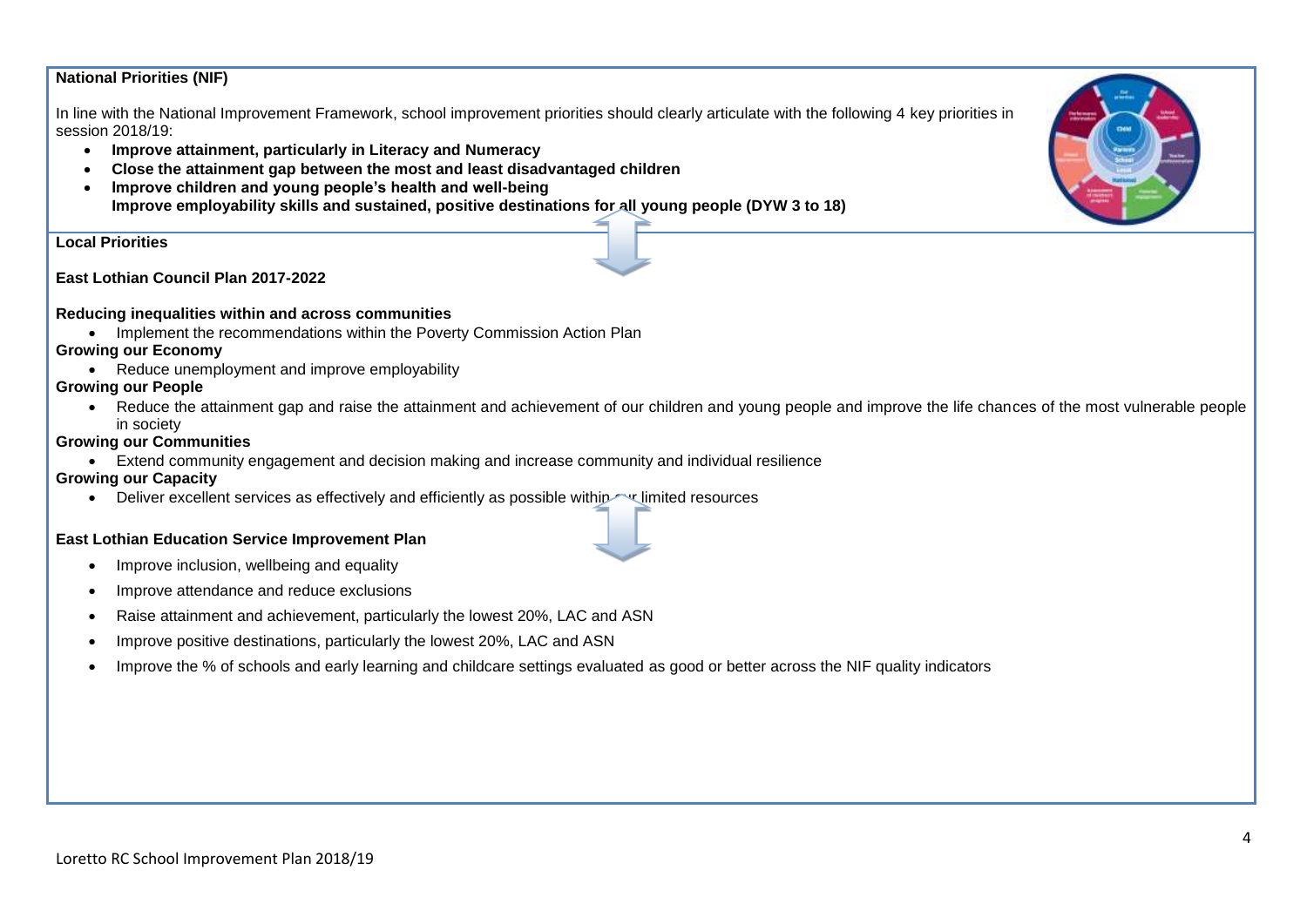#### **Loretto RC Primary School Priorities**

These are based on our self-evaluation of the following QIs from HGIOS 4 and HGIOELC

1.3 Leadership of change 2.3 Learning, teaching and assessment 3.1 Inclusion, equality and wellbeing 3.2 Raising attainment and achievement

- 1. Improve attainment in Literacy and Numeracy, with a particular focus on improved writing attainment through collaborative planning, learning teaching and assessment. This includes using school and cluster moderation of Achieving a Level, Benchmarks and ELC Curriculum Frameworks Improve consistency of planning, learning teaching and assessment of core curricular areas through in school embedding of existing ELC Frameworks including Science and introduction of new Frameworks
- 2. Improve pupil and parent shared understanding of learning targets and next steps through revised interactive system
- 3. Improve breadth challenge and depth in Interdisciplinary Learning
- 4. Improve scope and use of quantitative data to identify next steps in learning and measure impact and success of all learners with a focus on poverty related gap.
- 5. HWB- Develop a refreshed and shared understanding and practice of an inclusive school community based on GIRFEC, our RC values and UN Rights of the Child ( Circle, RRS and Restorative Practice HGIOURS)
- 6. Early Learning and Childcare-Using HGIOELC and Care Standards
	- Establish supportive and distributive leadership of nursery with new Senior EY Practitioner
	- Develop manageable, practical and robust self-evaluation of nursery environment and practice
	- Develop outdoor learning and environment
	- Ensure pupil and parent participation in all aspects of early learning and childcare ( improve Learning Stories and Trackers)
	- Develop shared understanding and practice of inclusion and wellbeing in the nursery based on GIRFEC, Care Standard Principles and UN Rights of the Child

Based on SEE survey results-Priority 4 HWB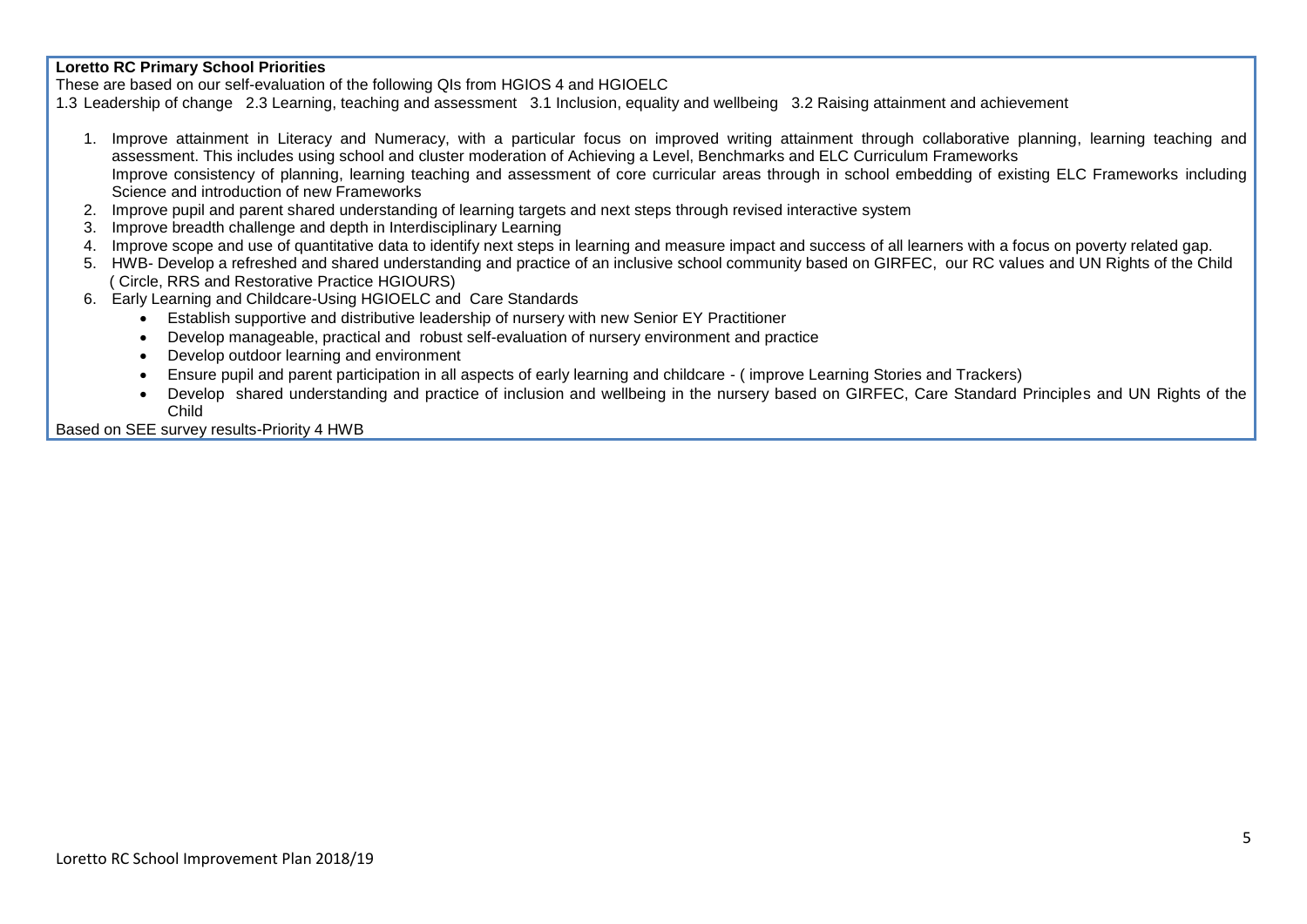1. Improve attainment in Literacy and Numeracy, with a particular focus on improved writing attainment through collaborative planning, learning teaching and assessment. This includes using school and cluster moderation of Achieving a Level, Benchmarks and ELC Curriculum Frameworks

| <b>Actions</b>                                                                                                                                                                                                                                                                                                | Drivers for improvement | When/Who                                                                               | Impact/Evidence                                                                                                                                                                                                                                                                                                           |  |  |
|---------------------------------------------------------------------------------------------------------------------------------------------------------------------------------------------------------------------------------------------------------------------------------------------------------------|-------------------------|----------------------------------------------------------------------------------------|---------------------------------------------------------------------------------------------------------------------------------------------------------------------------------------------------------------------------------------------------------------------------------------------------------------------------|--|--|
| Develop new pupil and parent friendly writing trackers based on<br><b>ELC frameworks and Benchmarks</b><br>Develop a new system of sharing writing achievements with<br>pupils and parents                                                                                                                    |                         | Term 1<br>Writing-2 CAT                                                                | Overall Improved school attainment in writing-80%<br>More middle school pupils P4, P5, P6 will be on track in writing<br>There will be an increase in boys' attainment in writing<br>Pupils will be more confident and articulate about their own<br>learning<br>A shared language of improvement will be evident through |  |  |
| Ensure each child does a writing task each day                                                                                                                                                                                                                                                                |                         |                                                                                        | trackers and pupil, parent and teacher talk                                                                                                                                                                                                                                                                               |  |  |
| Staff training /familiarisation with Clicker 7<br>Introduce use of inclusive IT support in all classes for all class<br>writing lesson (Clicker 7)                                                                                                                                                            |                         | Staff training 2 hrs<br><b>IS DAY</b>                                                  |                                                                                                                                                                                                                                                                                                                           |  |  |
| Additional in class support during differentiated literacy lessons                                                                                                                                                                                                                                            |                         |                                                                                        |                                                                                                                                                                                                                                                                                                                           |  |  |
| Consistent use of EAL trackers<br>Polish language labels/visuals will be used in all areas of the<br>school                                                                                                                                                                                                   |                         | PP EAL resource time<br>СT<br>HT/PT review<br>Term 1 or Term 2                         |                                                                                                                                                                                                                                                                                                                           |  |  |
| All levels to plan collaboratively a holistic writing and IDL<br>assessment using established model criteria<br>Also Priority3 Improve breadth challenge and depth in<br><b>Interdisciplinary Learning</b>                                                                                                    |                         | Collaborative planning<br><b>IDL CAT 2x2hrs</b><br>P1-3 teachers<br>PT/HT-audit advise | Improved evidence of writing across the curriculum-moderated<br>Evidence of HOTS/MTV and challenge in IDL lessons<br>Evidence of planned assessment to main writing E/O and IDL E/O                                                                                                                                       |  |  |
| POLAAR audit and assessment to be carried out in P1 with follow<br>up end of year three minute assessment<br>POLAAR literacy environment assessment to be carried out in all<br>P1-P3 classes                                                                                                                 |                         |                                                                                        | All classes will display literacy common words<br>All display will be well signposted<br>Each class should have some interactive literacy display<br>All classes will have a visual timetable                                                                                                                             |  |  |
| School writing moderation activities                                                                                                                                                                                                                                                                          |                         | 4X 1 hr moderation-all<br>Jotter sampling-QA                                           |                                                                                                                                                                                                                                                                                                                           |  |  |
| In class additional support for identified pupils SIMD 3&4 / EAL/boys in<br>writing<br>Improve pace of spelling acquisition through revised use of SWST and<br>spelling rules from P3-two rules per week<br>In class additional support for differentiated numeracy lessons for<br>identified pupils SIMD 3&4 |                         | Class teachers<br>SfL teacher<br>PEF SfL teacher                                       | Improved evidence of writing across the curriculum-moderated<br>Improved progress in swst in P5,6 and 7<br>Improved outcomes for SIMD3/4 in numeracy                                                                                                                                                                      |  |  |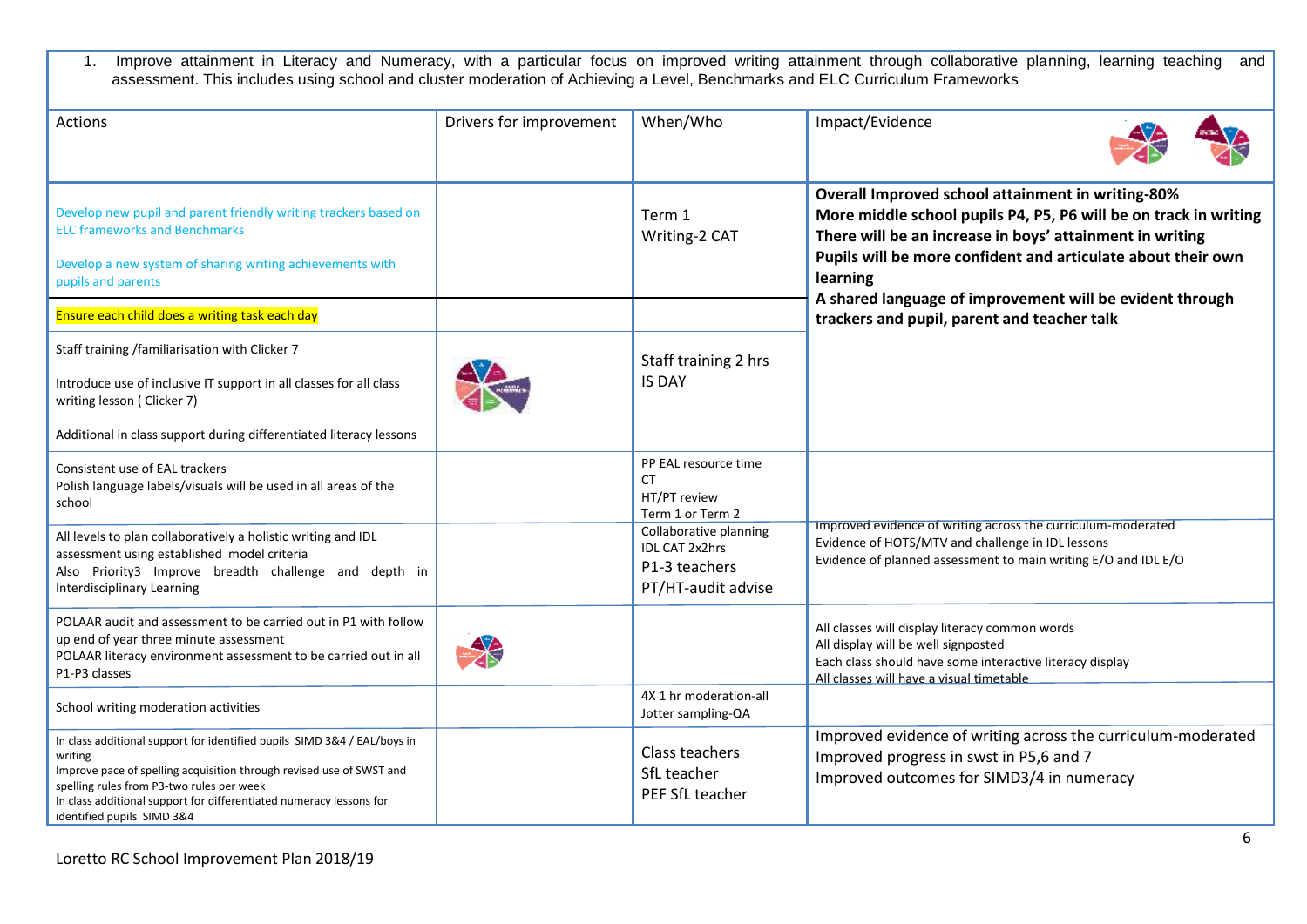







Improve consistency of planning, learning teaching and assessment of core curricular areas through in school embedding of existing ELC Frameworks and introduction of new Frameworks

| <b>Actions</b>                                                                                                                                                                                                                                                                                                                                                                                                                                                                                                                                                                                                                  | Drivers for improvement | When/Who                                                                                                                                                                                                                                                                                                                                                  | Impact/Evidence                                                                                                                                                                                                                                                                                                                                                                                                                                                                                                                                                                                                                                                                                                                                                        |
|---------------------------------------------------------------------------------------------------------------------------------------------------------------------------------------------------------------------------------------------------------------------------------------------------------------------------------------------------------------------------------------------------------------------------------------------------------------------------------------------------------------------------------------------------------------------------------------------------------------------------------|-------------------------|-----------------------------------------------------------------------------------------------------------------------------------------------------------------------------------------------------------------------------------------------------------------------------------------------------------------------------------------------------------|------------------------------------------------------------------------------------------------------------------------------------------------------------------------------------------------------------------------------------------------------------------------------------------------------------------------------------------------------------------------------------------------------------------------------------------------------------------------------------------------------------------------------------------------------------------------------------------------------------------------------------------------------------------------------------------------------------------------------------------------------------------------|
| Science-continue to develop consistent high quality teaching of<br>Science using SSERC resources and Frameworks<br>Develop assessment of science<br>Learners to participate in the transition programme:<br>Easter Bush STEM transition project,<br>All teachers to show time allocations to all core areas in long<br>term plan and weekly timetable<br>(Weekly timetable may change focus term by term as per long<br>term plan, eg art/drama)<br>Across levels teachers to plan an IDL topic using identified<br>bundles of Es and Os<br>Also Priority3 Improve breadth challenge and depth in<br>Interdisciplinary Learning |                         | <b>FM-Cluster Remit</b><br>to undertake the SSERC<br><b>Primary Cluster</b><br>Programme in Science and<br>Technology, September<br>2018 and add learning to<br>the transition programme<br>through continued Science<br>Mentor Group meetings.<br>Cluster CAT 2 hrs<br>School CAT 2 hrs<br><b>CLPL SSERC</b><br>Term 1 IDL CAT<br>Collaborative planning | More science and technology being done in the classroom including discrete<br>teaching of science - evidence in Forward Planning documents<br>All CTs making effective use of frameworks leading to coherence and<br>progression of science across the cluster.<br>Outcomes range of pedagogic and assessment skills<br>improved teacher engagement in science through increased levels<br>of confidence and expertise in science and technology<br>increased pupil engagement, attitude and understanding and<br>knowledge of science and technology<br>develop further the range of pedagogic and assessment skills<br>increased application of higher order thinking skills within science<br>and technology<br>greater collegiality between schools in the cluster |
| Termly plans must show planned assessment against ELC<br>Framework criteria                                                                                                                                                                                                                                                                                                                                                                                                                                                                                                                                                     |                         | HT/PT<br>QA calendar<br>Feedback meetings                                                                                                                                                                                                                                                                                                                 |                                                                                                                                                                                                                                                                                                                                                                                                                                                                                                                                                                                                                                                                                                                                                                        |
|                                                                                                                                                                                                                                                                                                                                                                                                                                                                                                                                                                                                                                 |                         |                                                                                                                                                                                                                                                                                                                                                           |                                                                                                                                                                                                                                                                                                                                                                                                                                                                                                                                                                                                                                                                                                                                                                        |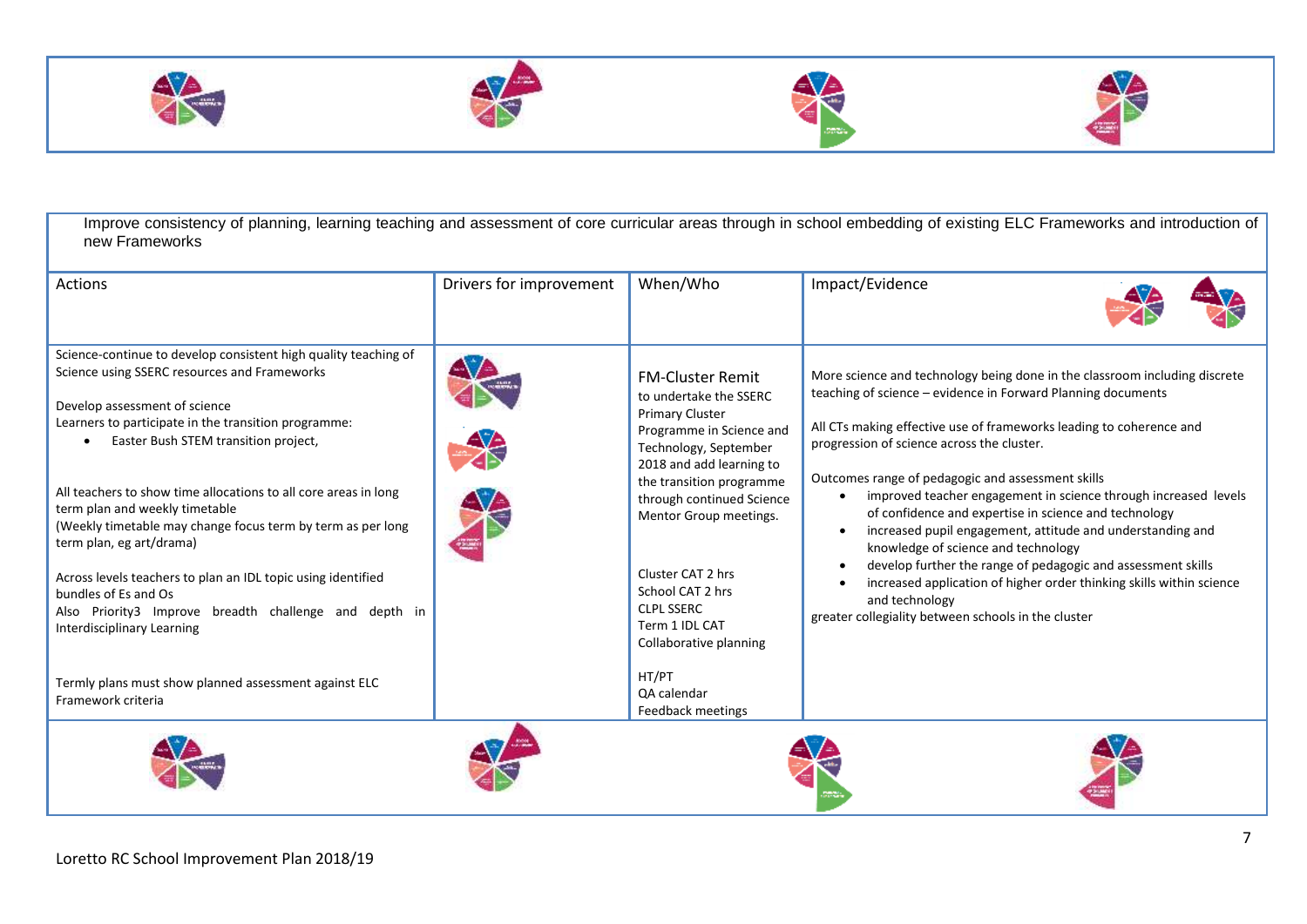| Improve pupil and parent shared understanding of learning targets and next steps through revised interactive system<br>2.                                                                                                                                                                                                                                                                                                                                                                                                                                                                                                               |                         |                                                                                                     |                                                                                                                                                                                                                                                          |  |  |  |  |
|-----------------------------------------------------------------------------------------------------------------------------------------------------------------------------------------------------------------------------------------------------------------------------------------------------------------------------------------------------------------------------------------------------------------------------------------------------------------------------------------------------------------------------------------------------------------------------------------------------------------------------------------|-------------------------|-----------------------------------------------------------------------------------------------------|----------------------------------------------------------------------------------------------------------------------------------------------------------------------------------------------------------------------------------------------------------|--|--|--|--|
| <b>Actions</b>                                                                                                                                                                                                                                                                                                                                                                                                                                                                                                                                                                                                                          | Drivers for improvement | When/Who                                                                                            | Impact/Evidence                                                                                                                                                                                                                                          |  |  |  |  |
| Develop new pupil and parent friendly writing trackers based on<br><b>ELC frameworks and Benchmarks</b><br>Develop a new system of sharing writing achievements with<br>pupils and parents<br>Develop a user friendly interactive system to share learning<br>targets and next steps with parents<br>(Nursery link)<br>Use Google Docs to share children's key assessed work with<br>parents<br>Continue to share weekly targets with children-these must be<br>recorded visually for reference and evaluations-consider saved<br>flip chart week by week, consider weekly plan/targets printed<br>and displayed on class learning wall |                         | Term 1<br>IT refresh -2hrs<br>Writing-HT<br>Numeracy-IR<br>Reading-SK<br>IT-RH<br>SIP DEV time-4hrs | Pupils will be more confident and articulate about their own<br>learning<br>A shared language of improvement will be evident through<br>trackers and pupil, parent and teacher talk<br>Parents will report increased understanding of child's next steps |  |  |  |  |
|                                                                                                                                                                                                                                                                                                                                                                                                                                                                                                                                                                                                                                         |                         |                                                                                                     |                                                                                                                                                                                                                                                          |  |  |  |  |